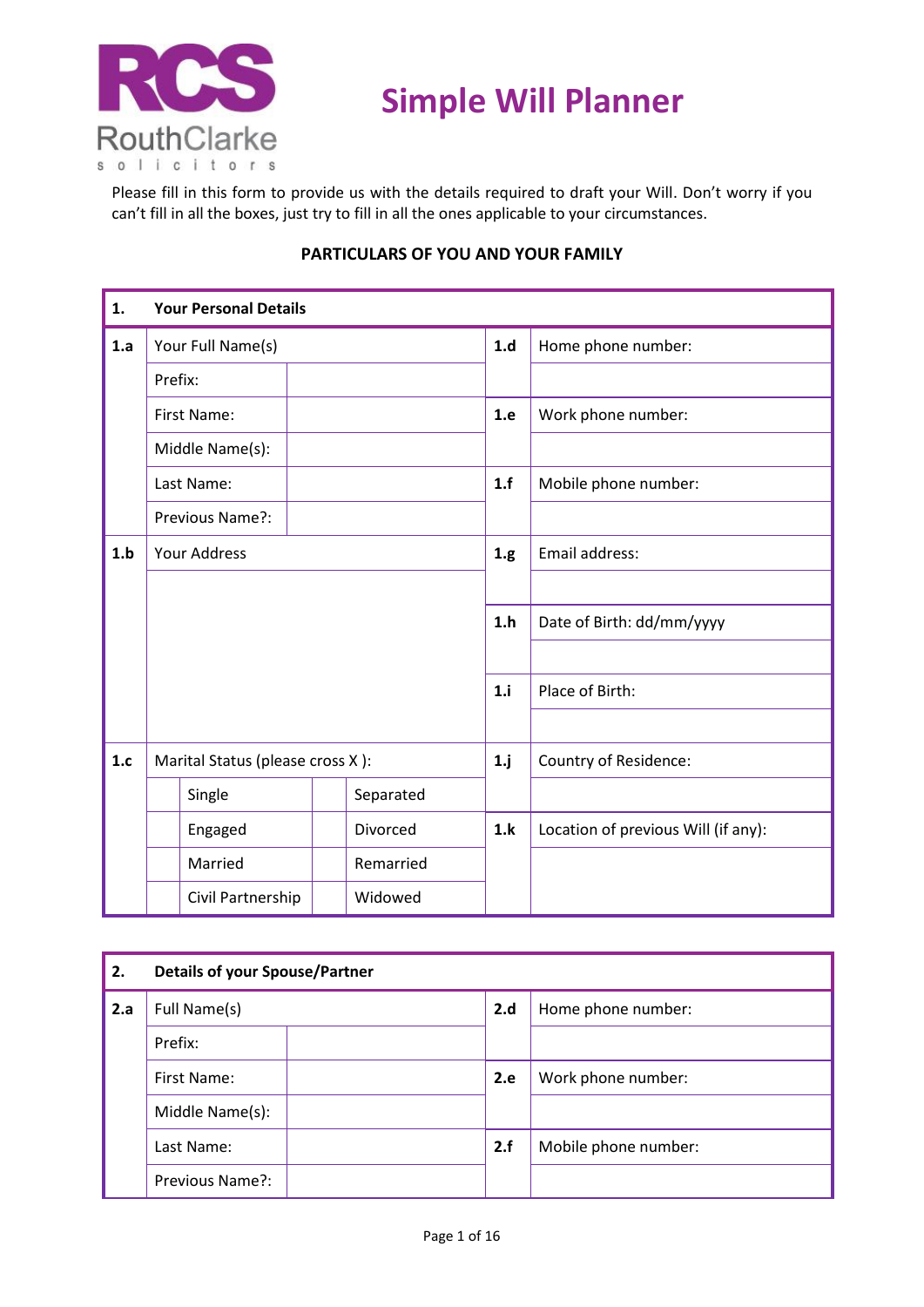| 2.b | Their Address (if different)     |           | 2.g. | Email address:                      |
|-----|----------------------------------|-----------|------|-------------------------------------|
|     |                                  |           |      |                                     |
|     |                                  |           | 2.h  | Date of Birth: dd/mm/yyyy           |
|     |                                  |           |      |                                     |
|     |                                  |           | 2.i  | Place of Birth:                     |
|     |                                  |           |      |                                     |
| 2.c | Marital Status (please cross X): |           | 2.j  | Country of Residence:               |
|     | Single                           | Separated |      |                                     |
|     | Engaged                          | Divorced  | 2.k  | Location of previous Will (if any): |
|     | Married                          | Remarried |      |                                     |
|     | Civil Partnership                | Widowed   |      |                                     |

| 3.           | Details of any children                                                                                     |               |          |  |  |  |  |
|--------------|-------------------------------------------------------------------------------------------------------------|---------------|----------|--|--|--|--|
| Full Name(s) | Address (if different from yours)                                                                           | Date of birth | Status * |  |  |  |  |
|              |                                                                                                             |               |          |  |  |  |  |
|              |                                                                                                             |               |          |  |  |  |  |
|              |                                                                                                             |               |          |  |  |  |  |
|              |                                                                                                             |               |          |  |  |  |  |
|              |                                                                                                             |               |          |  |  |  |  |
|              |                                                                                                             |               |          |  |  |  |  |
|              |                                                                                                             |               |          |  |  |  |  |
|              |                                                                                                             |               |          |  |  |  |  |
|              |                                                                                                             |               |          |  |  |  |  |
|              |                                                                                                             |               |          |  |  |  |  |
|              |                                                                                                             |               |          |  |  |  |  |
|              |                                                                                                             |               |          |  |  |  |  |
|              |                                                                                                             |               |          |  |  |  |  |
|              |                                                                                                             |               |          |  |  |  |  |
|              |                                                                                                             |               |          |  |  |  |  |
| illegitimate | * Please indicate if children are not from present relationship and whether natural, adopted, step-child or |               |          |  |  |  |  |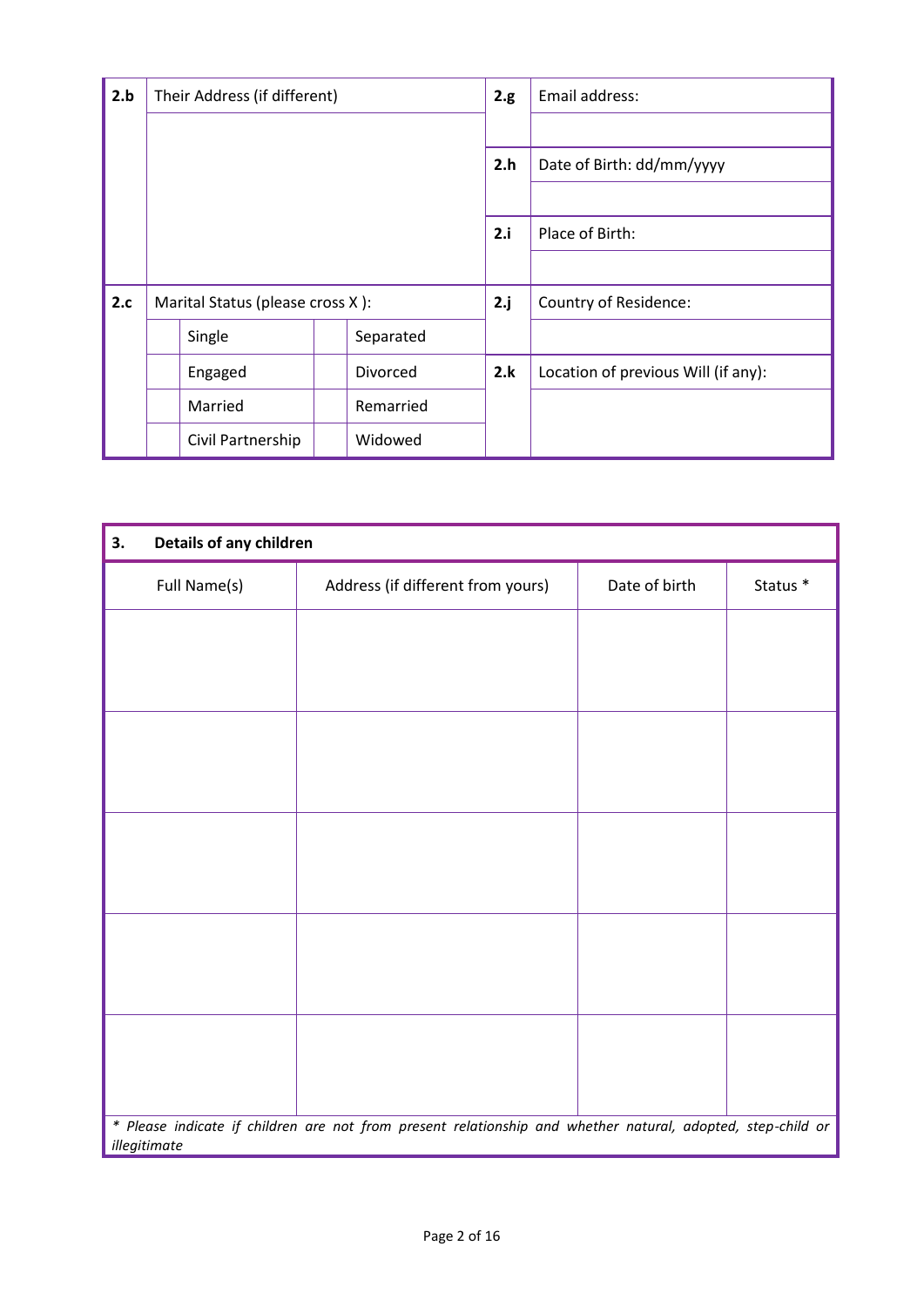| <b>Details of any Guardians</b><br>4.                  |                 |                     |
|--------------------------------------------------------|-----------------|---------------------|
| Full Name(s)                                           | Address & email | Relationship to you |
|                                                        |                 |                     |
|                                                        |                 |                     |
|                                                        |                 |                     |
|                                                        |                 |                     |
|                                                        |                 |                     |
|                                                        |                 |                     |
|                                                        |                 |                     |
|                                                        |                 |                     |
|                                                        |                 |                     |
|                                                        |                 |                     |
|                                                        |                 |                     |
| Consider a substitute if one dies or is unable to act. |                 |                     |

| 5.           | Details of any grandchildren |               |                          |  |  |  |
|--------------|------------------------------|---------------|--------------------------|--|--|--|
| Full Name(s) | Address                      | Date of birth | Name(s) of<br>parents(s) |  |  |  |
|              |                              |               |                          |  |  |  |
|              |                              |               |                          |  |  |  |
|              |                              |               |                          |  |  |  |
|              |                              |               |                          |  |  |  |
|              |                              |               |                          |  |  |  |
|              |                              |               |                          |  |  |  |
|              |                              |               |                          |  |  |  |
|              |                              |               |                          |  |  |  |
|              |                              |               |                          |  |  |  |
|              |                              |               |                          |  |  |  |
|              |                              |               |                          |  |  |  |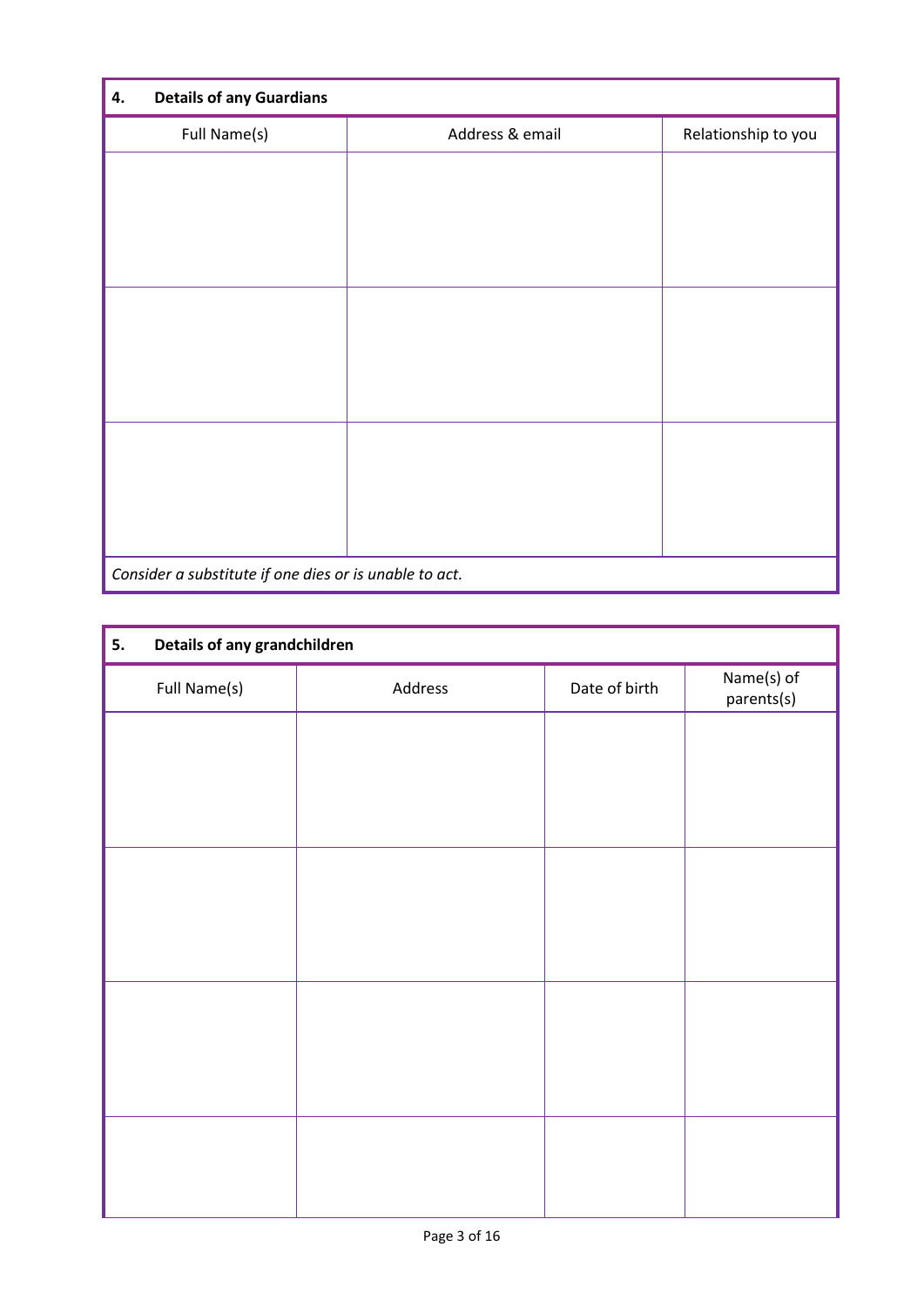| 5.           | Details of any grandchildren continued |               |                          |  |  |
|--------------|----------------------------------------|---------------|--------------------------|--|--|
| Full Name(s) | Address                                | Date of birth | Name(s) of<br>parents(s) |  |  |
|              |                                        |               |                          |  |  |
|              |                                        |               |                          |  |  |
|              |                                        |               |                          |  |  |
|              |                                        |               |                          |  |  |
|              |                                        |               |                          |  |  |
|              |                                        |               |                          |  |  |
|              |                                        |               |                          |  |  |
|              |                                        |               |                          |  |  |
|              |                                        |               |                          |  |  |

| 6.           | <b>Details of all dependents</b> |               |                                            |  |  |  |
|--------------|----------------------------------|---------------|--------------------------------------------|--|--|--|
| Full Name(s) | Address                          | Date of birth | Relationship to you/your<br>spouse/partner |  |  |  |
|              |                                  |               |                                            |  |  |  |
|              |                                  |               |                                            |  |  |  |
|              |                                  |               |                                            |  |  |  |
|              |                                  |               |                                            |  |  |  |
|              |                                  |               |                                            |  |  |  |
|              |                                  |               |                                            |  |  |  |
|              |                                  |               |                                            |  |  |  |
|              |                                  |               |                                            |  |  |  |
|              |                                  |               |                                            |  |  |  |
|              |                                  |               |                                            |  |  |  |
|              |                                  |               |                                            |  |  |  |
|              |                                  |               |                                            |  |  |  |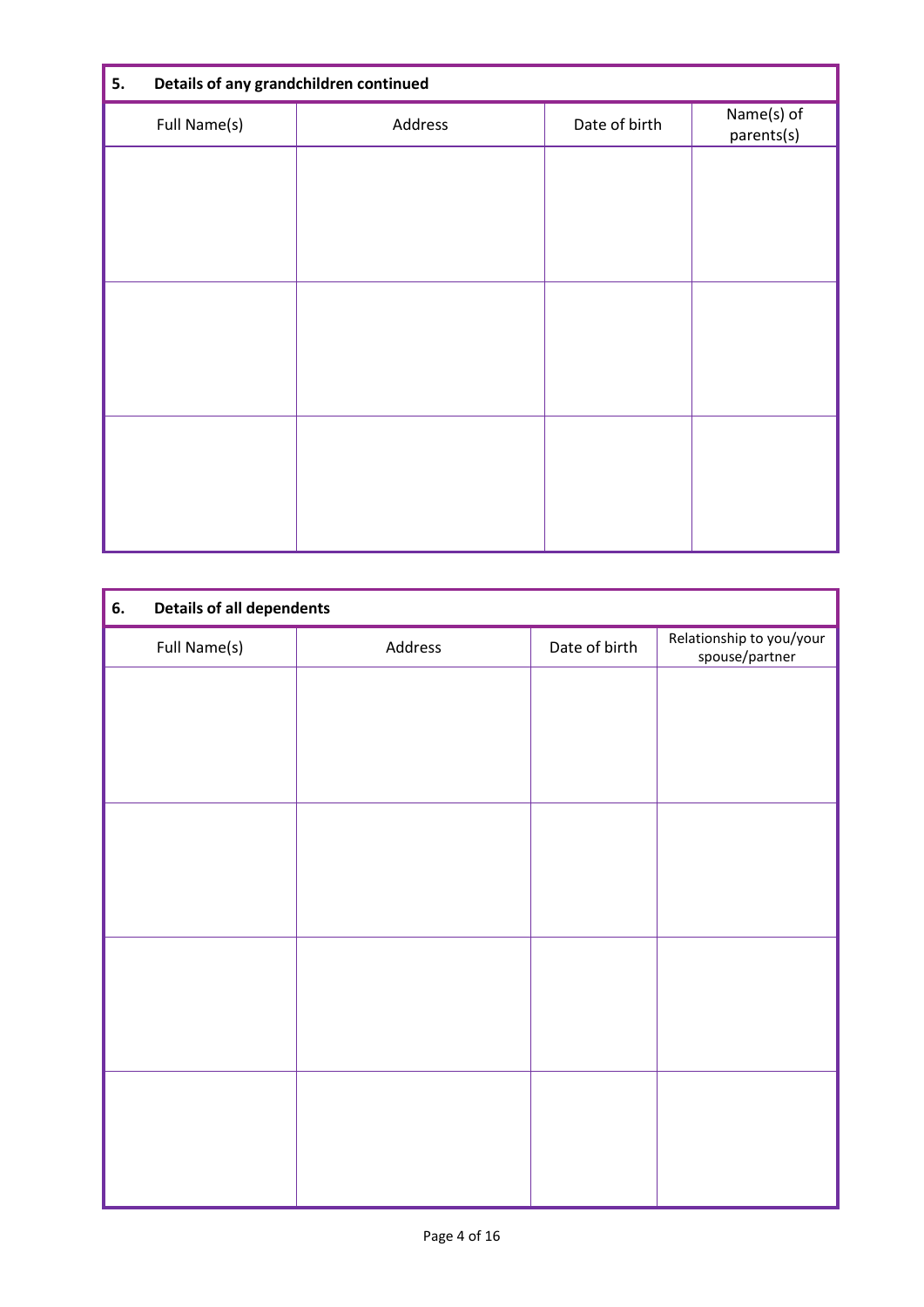#### **CONTENTS OF YOUR WILL**

# **7. Executor(s)**

Your Executors are responsible for administering your estate. You can appoint up to four Executors. We recommend you appoint someone who knows your situation well (i.e. spouse), as often they are aware of your assets and the whereabouts of your papers. You may also wish to appoint another person to act alongside them to reduce the administrative burden at this difficult time. We can be appointed as an Executor and would be happy to act in this capacity. By appointing a professional Executor (i.e. us) you can have peace of mind that your estate will be administered correctly, but it is not mandatory, just recommended.

On your death

|      | Full Name(s)                        | Address                                               | Relationship to you    |
|------|-------------------------------------|-------------------------------------------------------|------------------------|
| i.   |                                     |                                                       | Spouse/Relative/Friend |
| ii.  |                                     |                                                       | Spouse/Relative/Friend |
| iii. | <b>Routh Clarke Solicitors</b>      | 11, Head Street<br>Tintinhull<br>Somerset<br>BA22 8QH | Solicitors             |
| iv.  |                                     |                                                       |                        |
|      | On the death of Your Spouse/Partner |                                                       |                        |
|      | Full Name(s)                        | Address                                               | Relationship to you    |
| i.   |                                     |                                                       | Relative/Friend etc.   |
| ii.  | <b>Routh Clarke Solicitors</b>      | 11, Head Street<br>Tintinhull<br>Somerset<br>BA22 8QH | Solicitors             |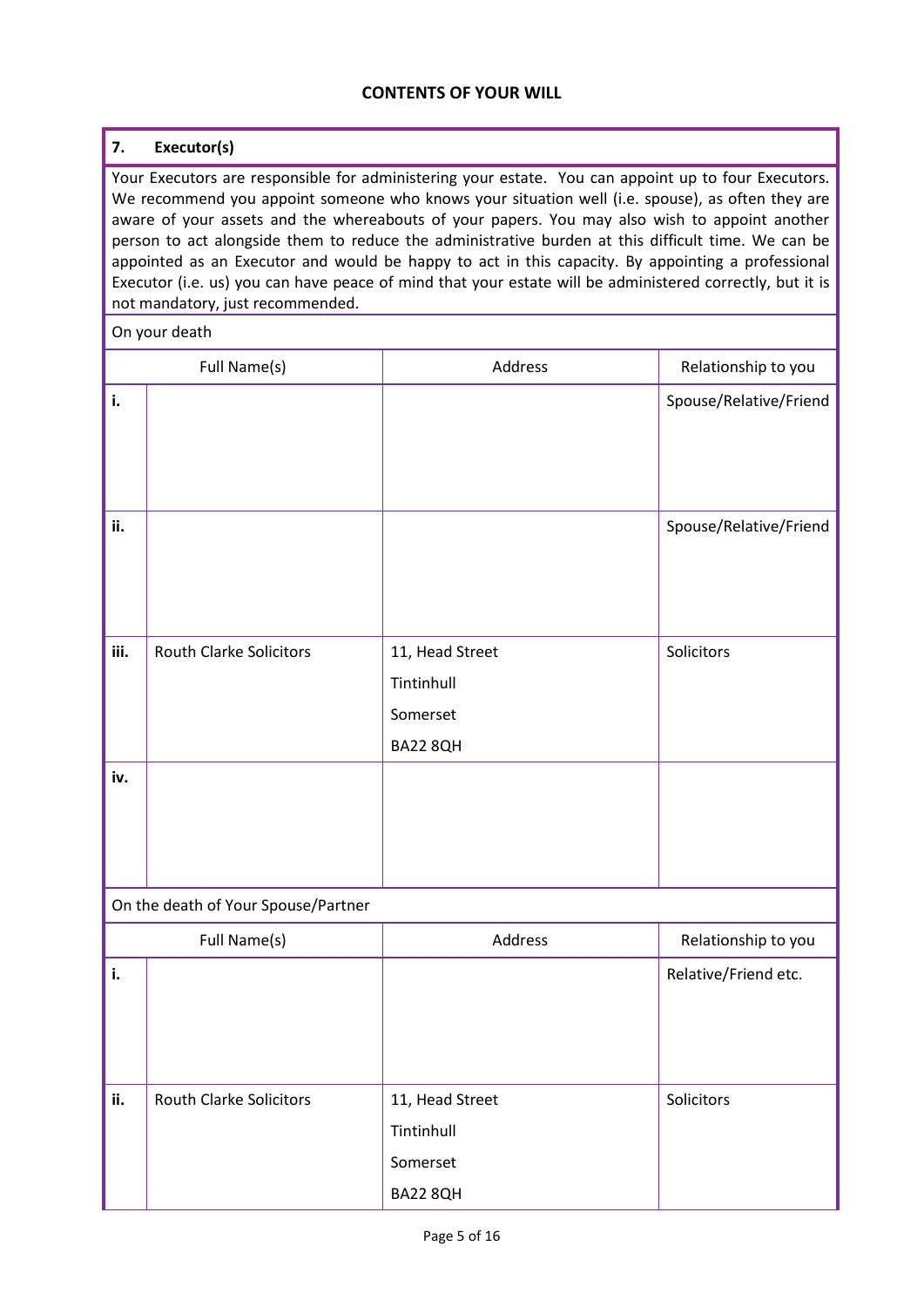|      | Full Name(s) | Address | Relationship to you |
|------|--------------|---------|---------------------|
| iii. |              |         |                     |
|      |              |         |                     |
|      |              |         |                     |
|      |              |         |                     |
|      |              |         |                     |
| iv.  |              |         |                     |
|      |              |         |                     |
|      |              |         |                     |
|      |              |         |                     |
|      |              |         |                     |

#### **8.** Trustees

A Trustee can also be an Executor. A Trustee is a person who holds your property on behalf of your beneficiaries while your estate is being administered and holds your estate for the benefit of any beneficiaries who are children until they reach the age of eighteen. If your Will creates a discretionary trust on the first or second death, your Trustees will make decisions regarding investing the trust assets and the distribution of capital and income to your beneficiaries. You can provide guidance to your Trustees in a separate letter of wishes, which is non-legally binding. So, it is important you choose your Trustees carefully and trust them to carry out your wishes as detailed in your letter of wishes.

We recommend you appoint a maximum of 3 and a minimum of 2 Trustees and you appoint someone who knows you well (such as spouse) as one of your Trustees. We also recommend a 'neutral' Trustee is appointed (e.g. a trusted friend or advisor) who is not a beneficiary under your Will. We can be appointed to act as Trustee if wished, as we have taken your instructions and drafted your Will, we can ensure your wishes are carried out and your estate is dealt with in the most tax efficient way.

#### On your death

|      | Full Name(s)                   | Address                                               | Relationship to you    |
|------|--------------------------------|-------------------------------------------------------|------------------------|
| i.   |                                |                                                       | Spouse/Relative/Friend |
|      |                                |                                                       |                        |
| ii.  |                                |                                                       | Spouse/Relative/Friend |
| iii. | <b>Routh Clarke Solicitors</b> | 11, Head Street<br>Tintinhull<br>Somerset<br>BA22 8QH | Solicitors             |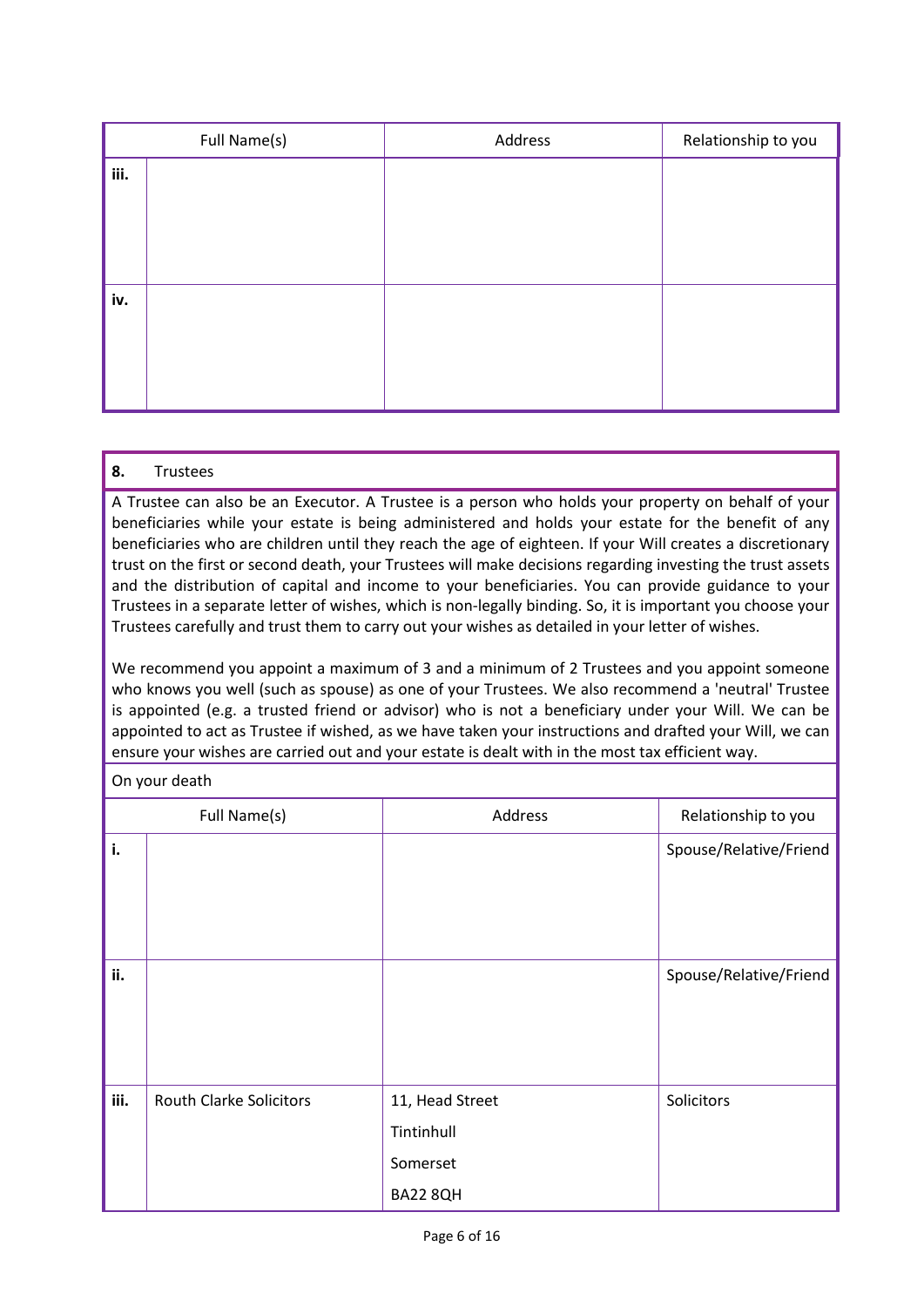| On the death of Your Spouse/Partner |                                |                                                                                                                                                                                                                   |                      |  |
|-------------------------------------|--------------------------------|-------------------------------------------------------------------------------------------------------------------------------------------------------------------------------------------------------------------|----------------------|--|
|                                     | Full Name(s)                   | Address                                                                                                                                                                                                           | Relationship to you  |  |
| i.                                  |                                |                                                                                                                                                                                                                   | Relative/Friend etc. |  |
| ii.                                 | <b>Routh Clarke Solicitors</b> | 11, Head Street<br>Tintinhull<br>Somerset<br><b>BA22 8QH</b>                                                                                                                                                      | Solicitors           |  |
| iii.                                |                                |                                                                                                                                                                                                                   |                      |  |
|                                     |                                | If it is intended to leave a gift to any of your Executors and/or Trustees please include the details in section 10 or<br>11 below and indicate whether the gift is conditional on acceptance of the appointment. |                      |  |

| 9. | Funeral/burial/cremation requirements/organs or medical use: |  |
|----|--------------------------------------------------------------|--|
|    |                                                              |  |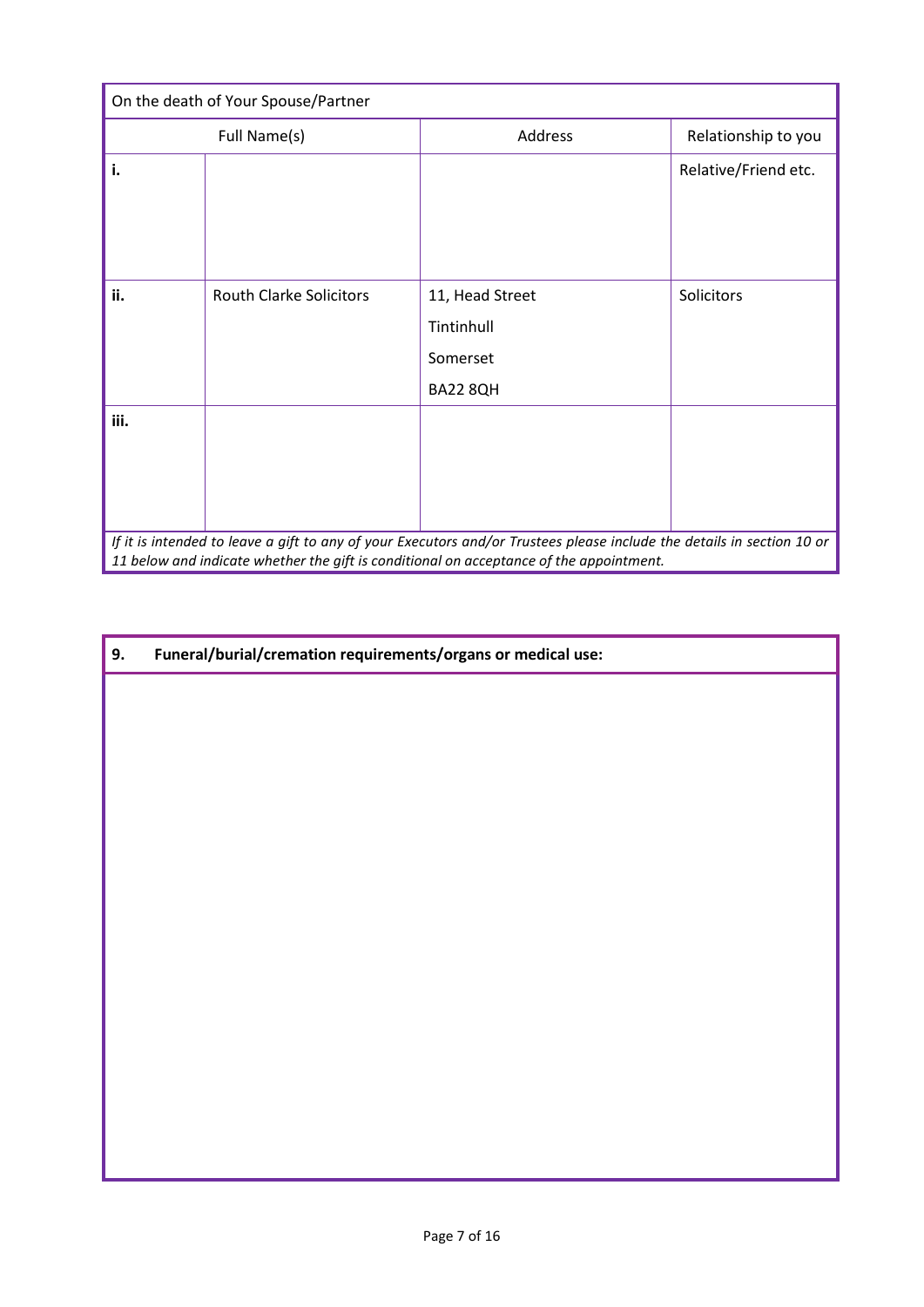| 10.  | <b>Gifts of money</b>           |                 |          |  |  |
|------|---------------------------------|-----------------|----------|--|--|
|      | <b>Beneficiary Full Name(s)</b> | Address & email | Amount £ |  |  |
| i.   |                                 |                 |          |  |  |
|      |                                 |                 |          |  |  |
|      |                                 |                 |          |  |  |
|      |                                 |                 |          |  |  |
|      |                                 |                 |          |  |  |
| ii.  |                                 |                 |          |  |  |
|      |                                 |                 |          |  |  |
|      |                                 |                 |          |  |  |
|      |                                 |                 |          |  |  |
| iii. |                                 |                 |          |  |  |
|      |                                 |                 |          |  |  |
|      |                                 |                 |          |  |  |
|      |                                 |                 |          |  |  |
|      |                                 |                 |          |  |  |
| iv.  |                                 |                 |          |  |  |
|      |                                 |                 |          |  |  |
|      |                                 |                 |          |  |  |
|      |                                 |                 |          |  |  |
| v.   |                                 |                 |          |  |  |
|      |                                 |                 |          |  |  |
|      |                                 |                 |          |  |  |
|      |                                 |                 |          |  |  |
|      |                                 |                 |          |  |  |
| vi.  |                                 |                 |          |  |  |
|      |                                 |                 |          |  |  |
|      |                                 |                 |          |  |  |
|      |                                 |                 |          |  |  |
|      |                                 |                 |          |  |  |
| vii. |                                 |                 |          |  |  |
|      |                                 |                 |          |  |  |
|      |                                 |                 |          |  |  |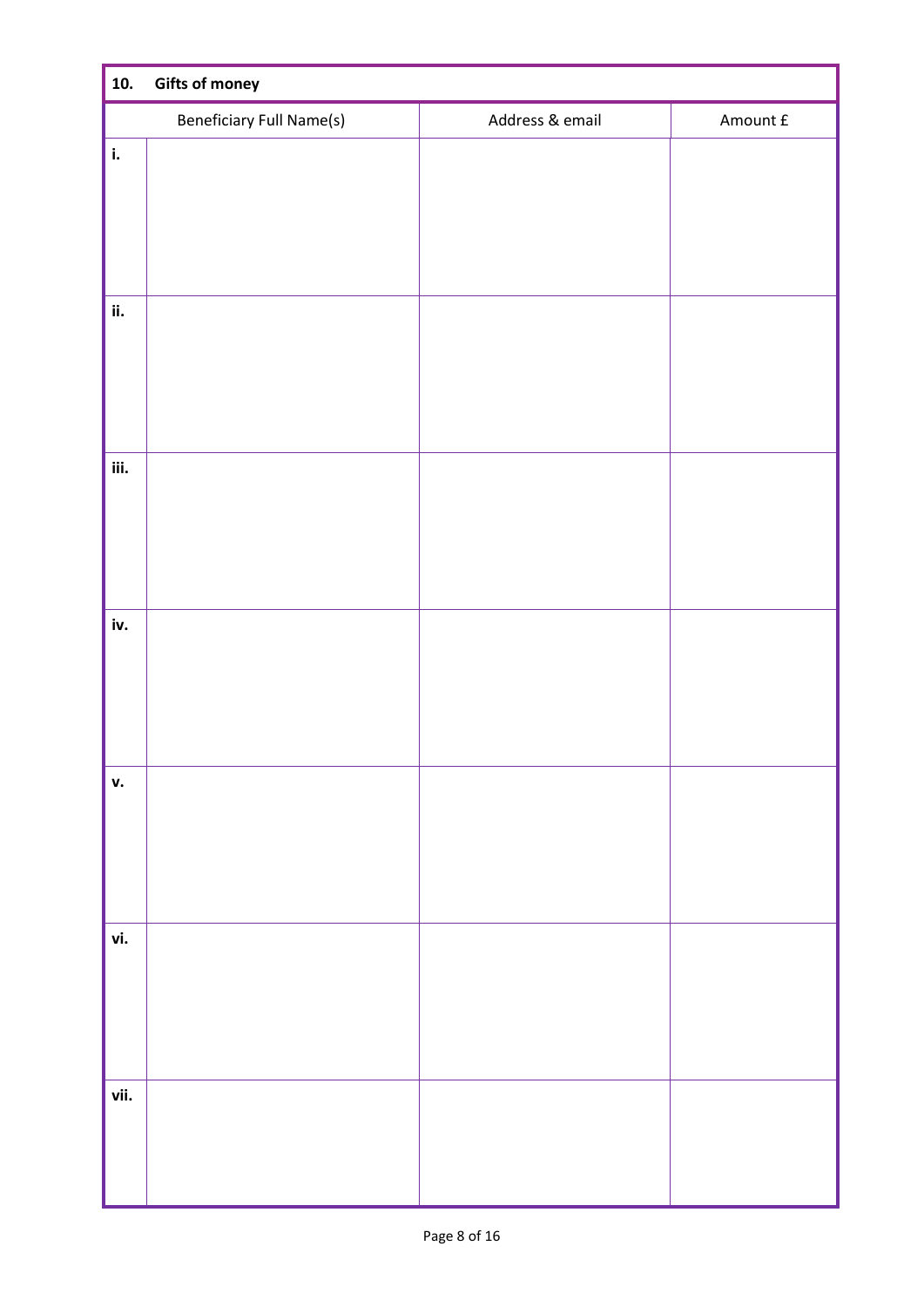| 11.  | Specific gifts (e.g. House, car, jewellery, antiques, etc.) |                 |                        |  |  |  |
|------|-------------------------------------------------------------|-----------------|------------------------|--|--|--|
|      | <b>Beneficiary Full Name(s)</b>                             | Address & email | Description of item(s) |  |  |  |
| i.   |                                                             |                 |                        |  |  |  |
|      |                                                             |                 |                        |  |  |  |
|      |                                                             |                 |                        |  |  |  |
|      |                                                             |                 |                        |  |  |  |
| ii.  |                                                             |                 |                        |  |  |  |
|      |                                                             |                 |                        |  |  |  |
|      |                                                             |                 |                        |  |  |  |
|      |                                                             |                 |                        |  |  |  |
| iii. |                                                             |                 |                        |  |  |  |
|      |                                                             |                 |                        |  |  |  |
|      |                                                             |                 |                        |  |  |  |
|      |                                                             |                 |                        |  |  |  |
| iv.  |                                                             |                 |                        |  |  |  |
|      |                                                             |                 |                        |  |  |  |
|      |                                                             |                 |                        |  |  |  |
|      |                                                             |                 |                        |  |  |  |
| v.   |                                                             |                 |                        |  |  |  |
|      |                                                             |                 |                        |  |  |  |
|      |                                                             |                 |                        |  |  |  |
|      |                                                             |                 |                        |  |  |  |
| vi.  |                                                             |                 |                        |  |  |  |
|      |                                                             |                 |                        |  |  |  |
|      |                                                             |                 |                        |  |  |  |
|      |                                                             |                 |                        |  |  |  |
| vii. |                                                             |                 |                        |  |  |  |
|      |                                                             |                 |                        |  |  |  |
|      |                                                             |                 |                        |  |  |  |
|      |                                                             |                 |                        |  |  |  |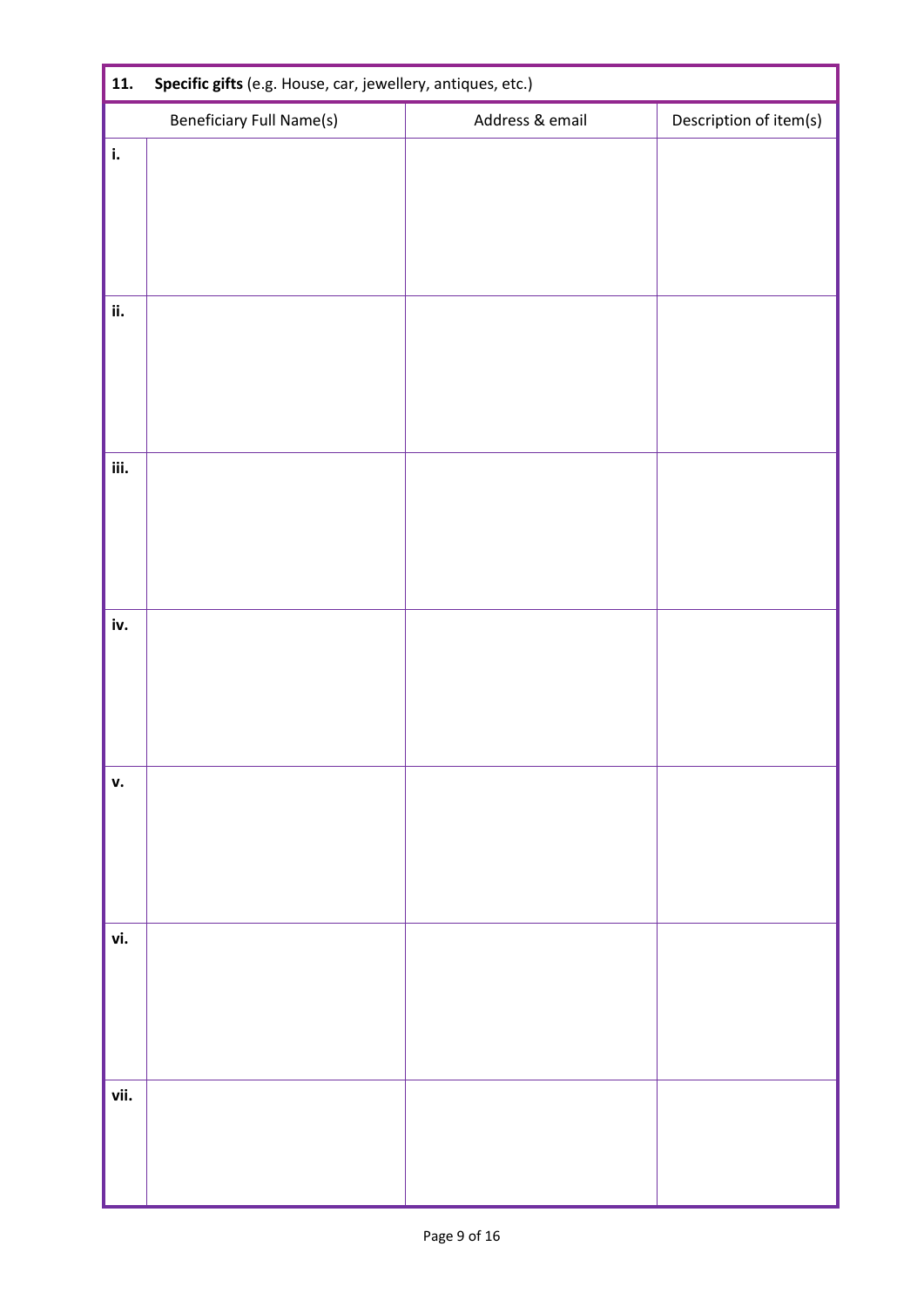# **12. The remainder of your estate** (i.e. everything which is left after specific gifts & gifts of money)

If you are married or have a civil partnership, it is usual for your spouse/civil partner to inherit the remainder of your estate on your death and this is what we will assume. If this is not your intention, please detail who you wish to inherit the remainder of your estate.

|      | On your death                       |                                                    |                                   |                                                         |
|------|-------------------------------------|----------------------------------------------------|-----------------------------------|---------------------------------------------------------|
|      | <b>Beneficiary Full Name(s)</b>     | Age at which they<br>inherit (i.e. 18, 21,<br>etc) | Proportion of<br>residuary estate | If they die before<br>you, passes to their<br>children? |
| i.   |                                     |                                                    |                                   |                                                         |
|      |                                     |                                                    |                                   |                                                         |
|      |                                     |                                                    |                                   |                                                         |
|      |                                     |                                                    |                                   |                                                         |
|      |                                     |                                                    |                                   |                                                         |
| ii.  |                                     |                                                    |                                   |                                                         |
|      |                                     |                                                    |                                   |                                                         |
|      |                                     |                                                    |                                   |                                                         |
|      |                                     |                                                    |                                   |                                                         |
|      |                                     |                                                    |                                   |                                                         |
| iii. |                                     |                                                    |                                   |                                                         |
|      |                                     |                                                    |                                   |                                                         |
|      |                                     |                                                    |                                   |                                                         |
|      |                                     |                                                    |                                   |                                                         |
| iv.  |                                     |                                                    |                                   |                                                         |
|      |                                     |                                                    |                                   |                                                         |
|      |                                     |                                                    |                                   |                                                         |
|      |                                     |                                                    |                                   |                                                         |
|      |                                     |                                                    |                                   |                                                         |
|      | On the death of your spouse/partner |                                                    |                                   |                                                         |
|      |                                     | Age at which they                                  | Proportion of                     | If they die before                                      |
|      | <b>Beneficiary Full Name(s):</b>    | inherit (i.e. 18, 21,<br>etc)                      | residuary<br>estate               | you, passes to<br>their children?                       |
| i.   |                                     |                                                    |                                   |                                                         |
|      |                                     |                                                    |                                   |                                                         |
|      |                                     |                                                    |                                   |                                                         |
|      |                                     |                                                    |                                   |                                                         |
|      |                                     |                                                    |                                   |                                                         |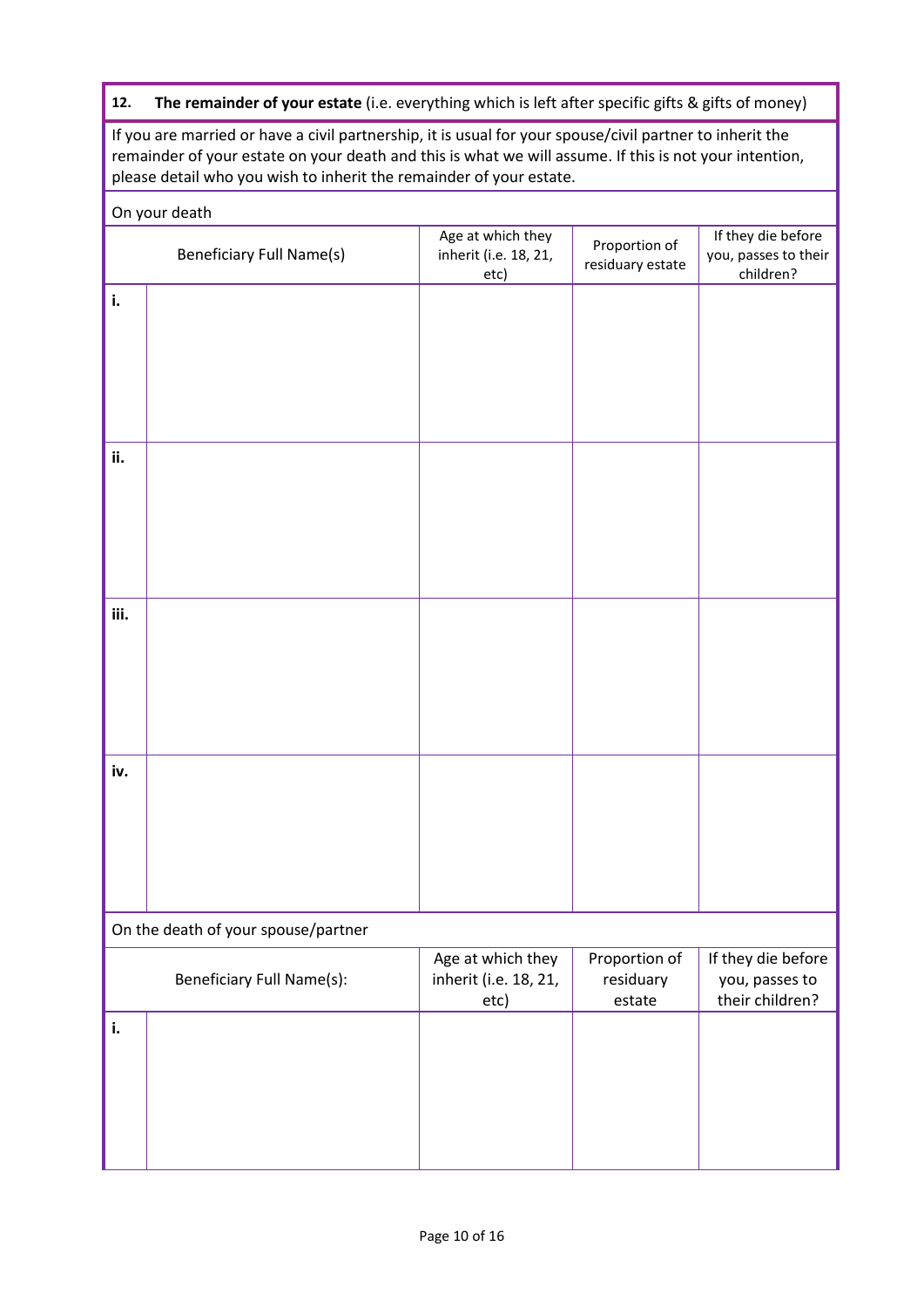|      | <b>Beneficiary Full Name(s)</b> | Age at which they<br>inherit (i.e. 18, 21,<br>etc):Proportion of<br>residuary estate | Proportion of<br>residuary<br>estate | If they die before<br>you, passes to<br>their children? |
|------|---------------------------------|--------------------------------------------------------------------------------------|--------------------------------------|---------------------------------------------------------|
| ii.  |                                 |                                                                                      |                                      |                                                         |
|      |                                 |                                                                                      |                                      |                                                         |
|      |                                 |                                                                                      |                                      |                                                         |
| iii. |                                 |                                                                                      |                                      |                                                         |
|      |                                 |                                                                                      |                                      |                                                         |
|      |                                 |                                                                                      |                                      |                                                         |
| iv.  |                                 |                                                                                      |                                      |                                                         |
|      |                                 |                                                                                      |                                      |                                                         |
|      |                                 |                                                                                      |                                      |                                                         |

# **Who will inherit your estate if neither your family nor those listed in 12 above survive you?**

**13.** *(Please note: if the beneficiaries in this situation are extensive and/or include, for example, charitable beneficiaries, we may have to charge additional fees on a time-spent basis)*

| 14.  | Please indicate if any of the following apply (Please cross X)                                          |     |    |
|------|---------------------------------------------------------------------------------------------------------|-----|----|
| i.   | Your total assets exceed £650,000 (for you & your spouse) or<br>£325,000 (if a single Will is required) | Yes | No |
| ii.  | You have children from a previous relationship                                                          |     |    |
| iii. | You pay maintenance to a former spouse or children of a<br>previous relationship                        |     |    |
| iv.  | You have a pre-nuptial agreement?                                                                       |     |    |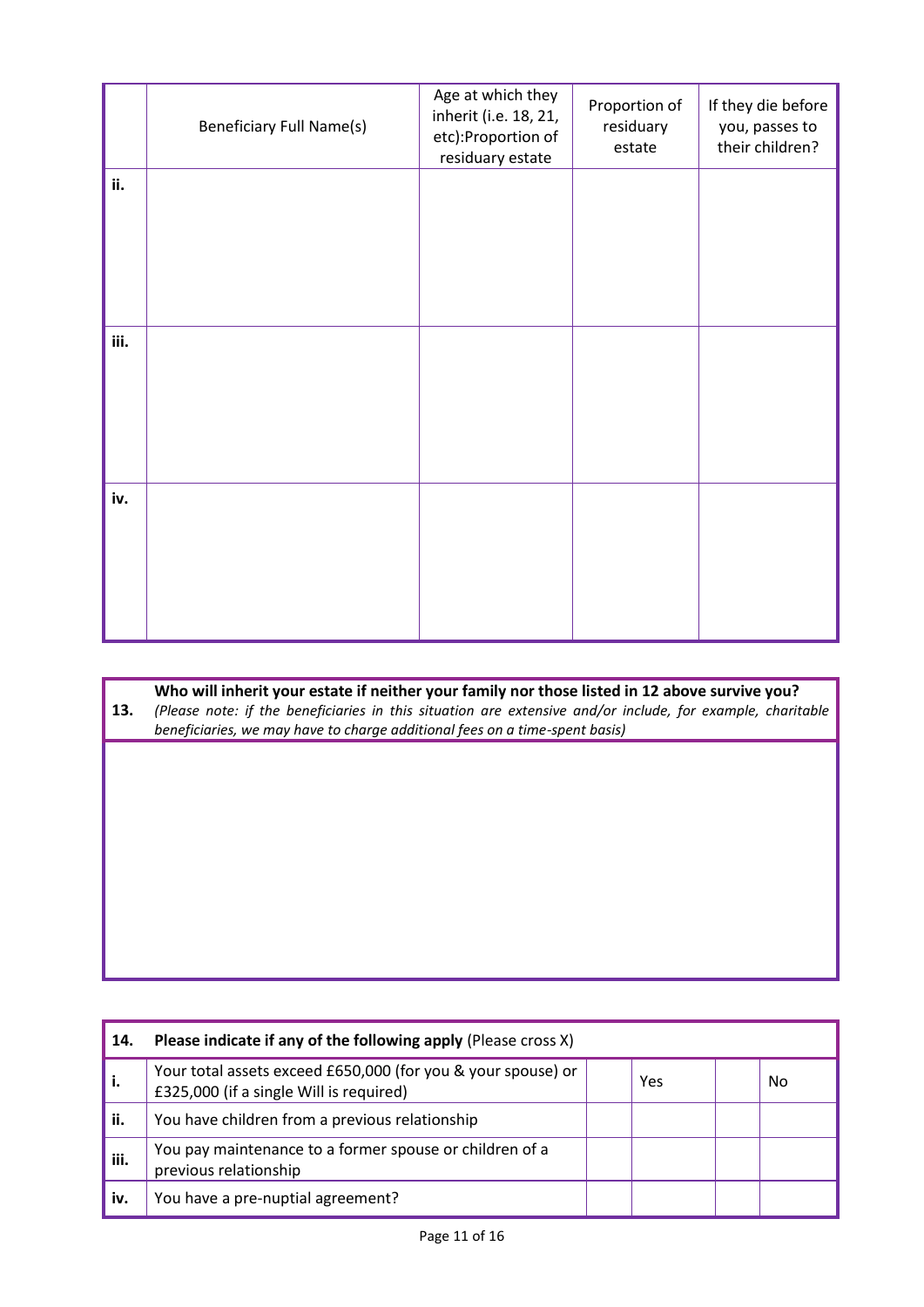# **DETAILS OF YOUR PROPERTY/ASSETS**

| 15.  | <b>Details of your Estate</b>                                                                     |                                                                                                                     |                |                      |                             |  |                          |                                               |
|------|---------------------------------------------------------------------------------------------------|---------------------------------------------------------------------------------------------------------------------|----------------|----------------------|-----------------------------|--|--------------------------|-----------------------------------------------|
|      |                                                                                                   | <b>Brief details</b>                                                                                                | House<br>value |                      | Mortgage<br>value           |  | Your<br>share %          | Other<br>share %                              |
| i.   | Main residence,<br>address and<br>location of title<br>documents                                  |                                                                                                                     |                |                      |                             |  |                          |                                               |
|      | anyone else? (Please cross X)                                                                     | Do you own your main residence jointly with your spouse or<br>If yes, please indicate on what basis they are owned? |                |                      | Yes<br><b>Joint Tenants</b> |  |                          | No                                            |
|      | (Please cross X)                                                                                  |                                                                                                                     |                |                      |                             |  | <b>Tenants in Common</b> |                                               |
|      |                                                                                                   |                                                                                                                     |                |                      | Sole Name                   |  |                          |                                               |
|      |                                                                                                   |                                                                                                                     |                |                      | Unknown                     |  |                          |                                               |
|      |                                                                                                   | <b>Brief details</b>                                                                                                | House<br>value |                      | Mortgage<br>value           |  | Your<br>share %          | Other<br>share %                              |
| ii.  | List any other<br>properties<br>owned in the UK<br>- holiday homes<br>or investment<br>properties |                                                                                                                     |                |                      |                             |  |                          |                                               |
| iii. | or anyone else? (Please cross X)                                                                  | Do you own your other properties jointly with your spouse                                                           |                |                      | Yes                         |  |                          | No                                            |
|      | (Please cross X)                                                                                  | If yes, please indicate on what basis they are owned?                                                               |                | <b>Joint Tenants</b> |                             |  |                          |                                               |
|      |                                                                                                   |                                                                                                                     |                |                      |                             |  | <b>Tenants in Common</b> |                                               |
|      |                                                                                                   |                                                                                                                     |                |                      | Sole Name                   |  |                          |                                               |
|      |                                                                                                   |                                                                                                                     |                |                      | Unknown                     |  |                          |                                               |
|      |                                                                                                   | <b>Brief details</b>                                                                                                |                |                      | Value of your<br>interest   |  |                          | Value of your<br>spouse/partner's<br>interest |
| iv.  | Business /<br><b>Business</b><br>property                                                         |                                                                                                                     |                |                      |                             |  |                          |                                               |
| v.   | Agricultural<br>property<br>(including land<br>and buildings)                                     |                                                                                                                     |                |                      |                             |  |                          |                                               |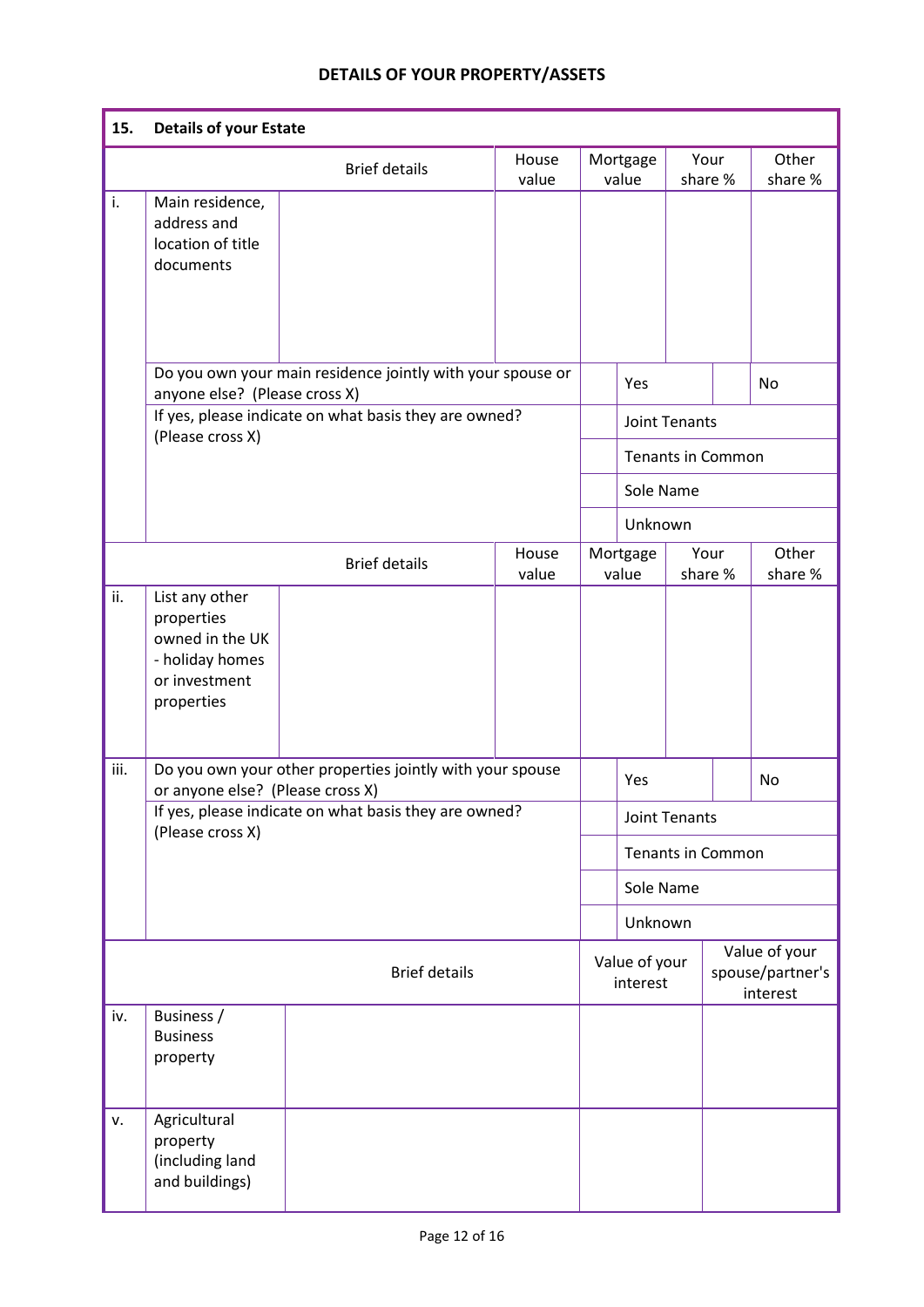|       |                                     | <b>Brief details</b>                                            | Value of your<br>interest | Value of your<br>spouse/partner's<br>interest |
|-------|-------------------------------------|-----------------------------------------------------------------|---------------------------|-----------------------------------------------|
| vi.   | Stocks & Shares                     |                                                                 |                           |                                               |
|       |                                     |                                                                 |                           |                                               |
|       |                                     |                                                                 |                           |                                               |
|       |                                     |                                                                 |                           |                                               |
|       |                                     |                                                                 |                           |                                               |
| vii.  | <b>Unit Trusts</b>                  |                                                                 |                           |                                               |
|       |                                     |                                                                 |                           |                                               |
|       |                                     |                                                                 |                           |                                               |
|       |                                     |                                                                 |                           |                                               |
|       |                                     |                                                                 |                           |                                               |
| viii. | <b>Bank accounts</b>                |                                                                 |                           |                                               |
|       |                                     |                                                                 |                           |                                               |
|       |                                     |                                                                 |                           |                                               |
|       |                                     |                                                                 |                           |                                               |
|       |                                     |                                                                 |                           |                                               |
| ix.   | <b>Building Society</b><br>accounts |                                                                 |                           |                                               |
|       |                                     |                                                                 |                           |                                               |
|       |                                     |                                                                 |                           |                                               |
|       |                                     |                                                                 |                           |                                               |
| Х.    | <b>National Savings</b>             |                                                                 |                           |                                               |
|       | accounts                            |                                                                 |                           |                                               |
|       |                                     |                                                                 |                           |                                               |
|       |                                     |                                                                 |                           |                                               |
|       |                                     |                                                                 |                           |                                               |
| xi.   | Life Policies                       |                                                                 |                           |                                               |
|       |                                     |                                                                 |                           |                                               |
|       |                                     |                                                                 |                           |                                               |
|       |                                     |                                                                 |                           |                                               |
|       |                                     |                                                                 |                           |                                               |
| xii.  | Foreign                             |                                                                 |                           |                                               |
|       | property/assets                     |                                                                 |                           |                                               |
|       |                                     |                                                                 |                           |                                               |
|       |                                     |                                                                 |                           |                                               |
|       |                                     |                                                                 |                           |                                               |
| xiii. |                                     | Are there Wills in place that deal with your foreign assets?    | Yes                       | No                                            |
|       |                                     | If yes, where are these Wills? (Please provide address/details) |                           |                                               |
|       |                                     |                                                                 |                           |                                               |
|       |                                     |                                                                 |                           |                                               |
|       |                                     |                                                                 |                           |                                               |

 $\mathbf{I}$ 

ı

H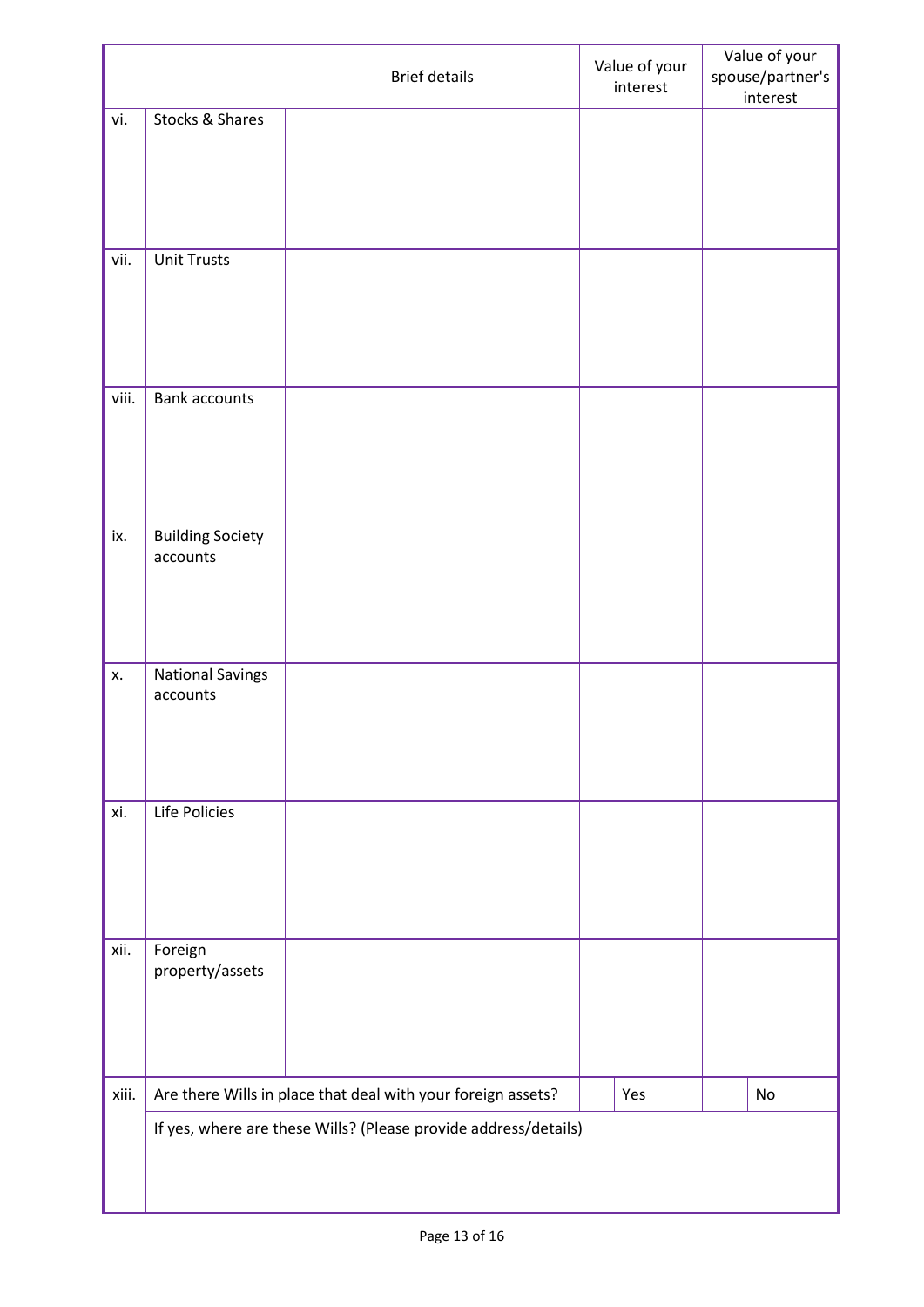|      |                                                          | <b>Brief details</b>                                                                                 | Value of your<br>interest |  | Value of your<br>spouse/partner's<br>interest |
|------|----------------------------------------------------------|------------------------------------------------------------------------------------------------------|---------------------------|--|-----------------------------------------------|
| xiv. | Details of any<br>property in trust<br>of which you are: | A beneficiary<br>1.                                                                                  |                           |  |                                               |
|      |                                                          | Have a Power of Attorney<br>2.                                                                       |                           |  |                                               |
| XV.  |                                                          | Have you made any gifts of money/assets in last 14 years?                                            | Yes                       |  | No                                            |
|      |                                                          | If yes, please give details of Recipients:                                                           | Date of gift              |  | Value of gift                                 |
|      | a.                                                       |                                                                                                      |                           |  |                                               |
|      | b.                                                       |                                                                                                      |                           |  |                                               |
|      | c.                                                       |                                                                                                      |                           |  |                                               |
|      | d.                                                       |                                                                                                      |                           |  |                                               |
|      | e.                                                       |                                                                                                      |                           |  |                                               |
|      | f.                                                       |                                                                                                      |                           |  |                                               |
|      | g.                                                       |                                                                                                      |                           |  |                                               |
| xvi. |                                                          | Do you have a pension policy in place? (Please cross X)                                              | Yes                       |  | No                                            |
|      |                                                          | If yes, please indicate type of pension? (Please cross X)                                            | Self Employed             |  |                                               |
|      |                                                          |                                                                                                      | Personal                  |  |                                               |
|      |                                                          |                                                                                                      | Ocupational               |  |                                               |
|      |                                                          |                                                                                                      | Other                     |  |                                               |
|      |                                                          | Please provide details of arrangements for nominating pension death benefits (i.e. letter of wishes) |                           |  |                                               |
|      |                                                          |                                                                                                      |                           |  |                                               |
|      |                                                          | <b>Brief details</b>                                                                                 | Value of your<br>interest |  | Value of your<br>spouse/partner's<br>interest |
| xvii | Any other<br>relevant financial<br>information?          |                                                                                                      |                           |  |                                               |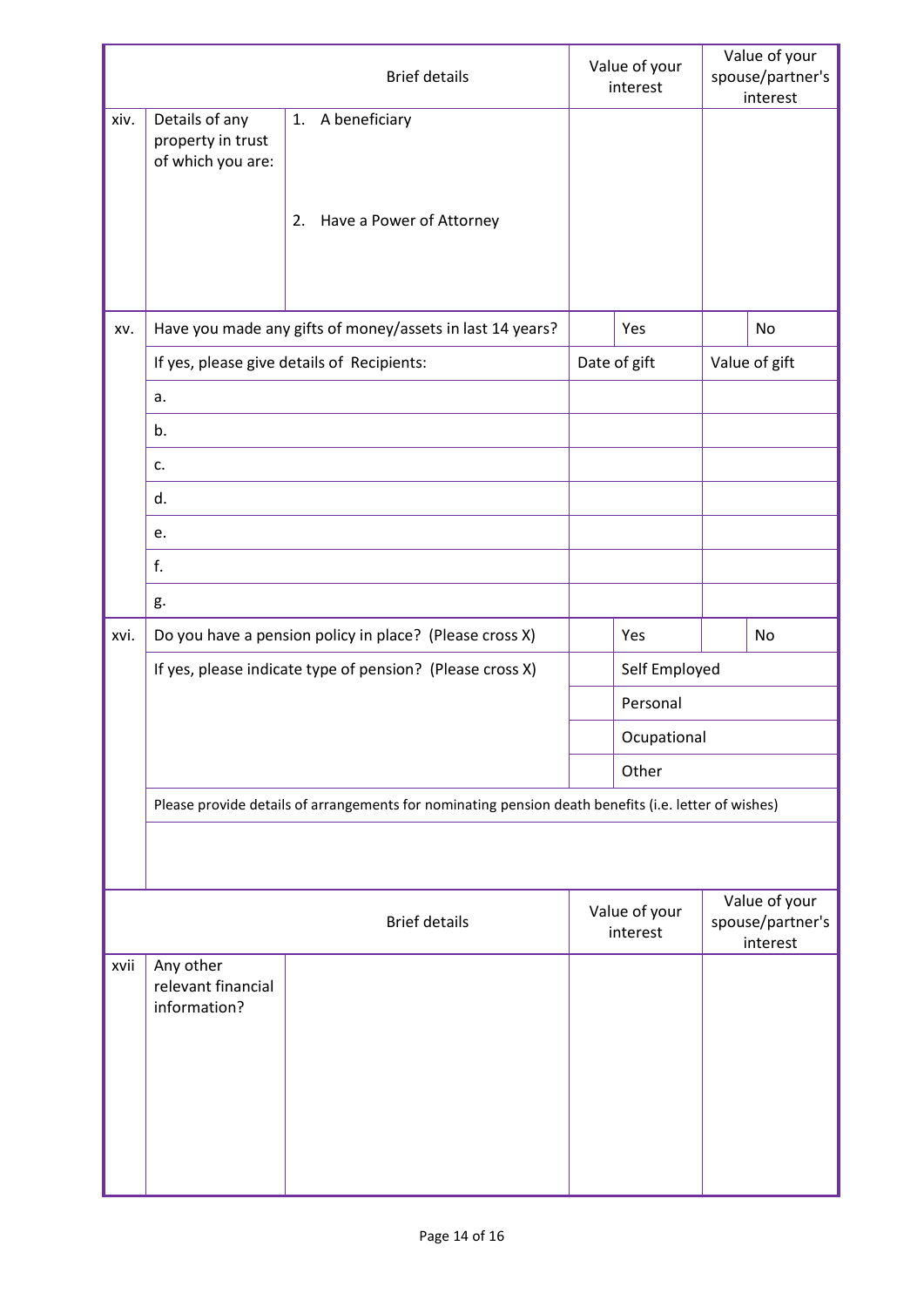| 16. | Additional comments or relevant information: |
|-----|----------------------------------------------|
|-----|----------------------------------------------|

| 17.                                                                                                                                                                                                                                                       | <b>Your Instructions</b> |  |  |  |  |  |
|-----------------------------------------------------------------------------------------------------------------------------------------------------------------------------------------------------------------------------------------------------------|--------------------------|--|--|--|--|--|
| I hereby instruct Routh Clarke Solicitors to act on my behalf in preparing a Will as per my<br>а.<br>instructions.<br>I authorise Routh Clarke Solicitors to provide any interested party with such details, as they need,<br>b.<br>to deal with my Will. |                          |  |  |  |  |  |
| Signed                                                                                                                                                                                                                                                    | Dated:                   |  |  |  |  |  |
| <b>Print Name</b>                                                                                                                                                                                                                                         |                          |  |  |  |  |  |
| Signed                                                                                                                                                                                                                                                    | Dated:                   |  |  |  |  |  |
| <b>Print Name</b>                                                                                                                                                                                                                                         |                          |  |  |  |  |  |